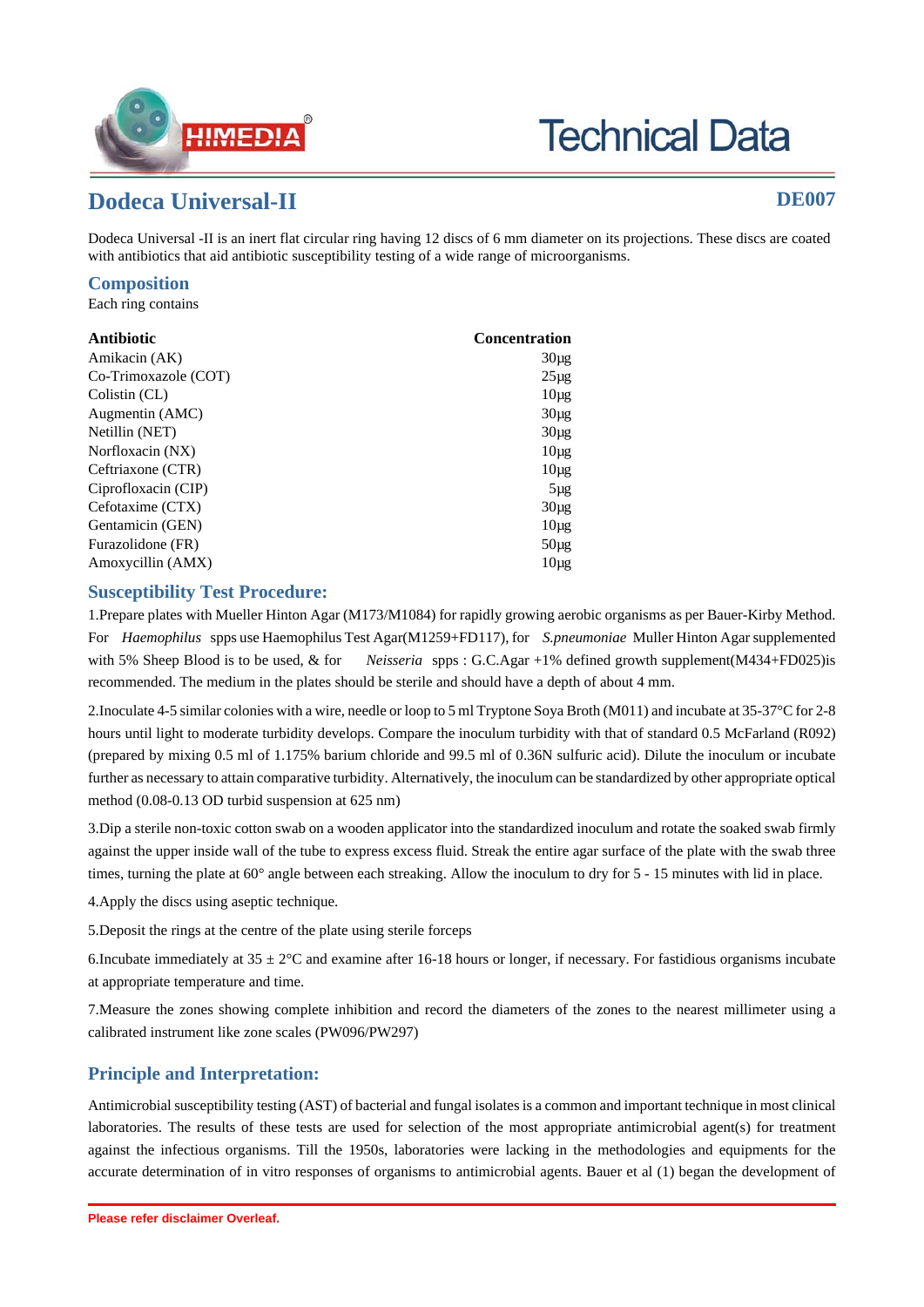standardized methods for antimicrobial susceptibility testing, using disc diffusion system. However the susceptibility results may not always correlate with the patient's response to therapy. The response of an infected patient to antimicrobial agent(s) is a complex interrelationship of host responses, drug dynamics and microbial activity. Antimicrobial susceptibility tests are either quantitative or qualitative. Disc diffusion test is a qualitative test method. The National Committee for Clinical Laboratory Standards (NCCLS), now known as Clinical Laboratory Standards Institute (CLSI) has published comprehensive documents regarding the disc diffusion systems. The agar disc diffusion test is the most convenient and widely used method for routine antimicrobial susceptibility testing. In subsequent and current practice, antimicrobial impregnated paper discs are applied onto the agar surface. Based on the Bauer-Kirby Method, standardized reference procedures for the disc systems were published by WHO and FDA and are periodically updated by the CLSI (formerly NCCLS)(2).

For convenience and economy of conducting antimicrobial susceptibility tests multidiscs are designed. These are enhanced extensions of Single Discs. These series of discs gives the privilege to study large number of antibiotics at one time.

These discs are made of unique inert material which enhances their absorption hence allowing faster adheration of discs to the media. Moreover the discs are designed in such a way that each antibiotic on a single ring is at least 24 mm apart from the others, thus reducing the merging of zones. The symbols and concentrations of antimicrobials present are indicated in respect of each peripherally located disc.

#### **Quality Control**

#### **Appearance**

Flat circular ring of inert material w/  $8 \& 4$  equidistant arms respectively on the outer  $\&$  inner periphery, each w/ a 6 mm disc at the end; all the discs impregnated w/different antibiotics, w/corresponding symbols & concentrations printed on the ring.

#### **Cultural response**

Average diameter of zone of inhibition is observed on Mueller Hinton Agar (M173) after 18-24 hours incubation at 35-37°C for standard cultures.

| Organisms(ATCC)                   | <b>Antibiotic</b>           | Std.Zone of diameter(mm) |
|-----------------------------------|-----------------------------|--------------------------|
| Escherichia coli ATCC 25922       | Amikacin AK (30 mcg)        | 19-26 mm                 |
|                                   | Co-Trimoxazole COT (25 mcg) | 23 - 29 mm               |
|                                   | Colistin CL (10 mcg)        | $11 - 17$ mm             |
|                                   | Augmentin AMC (30 mcg)      | $18 - 24$ mm             |
|                                   | Netillin NET (30mcg)        | $22 - 30$ mm             |
|                                   | Norfloxacin NX (10 mcg)     | 28 - 35 mm               |
|                                   | Ceftriaxone CTR (30mcg)     | 29 - 35 mm               |
|                                   | Ciprofloxacin CIP (5mcg)    | $30 - 40$ mm             |
|                                   | Cephotaxime CTX (30 mcg)    | 29 - 35 mm               |
|                                   | Gentamicin GEN (10 mcg)     | 19 - 26 mm               |
|                                   | Furazolidone FR (50mcg)     | $20 - 25$ mm             |
|                                   | Amoxycillin AMX (10 mcg)    | $19 - 25$ mm             |
| Staphylococcus aureus ATCC 25923  | Amikacin AK (30 mcg)        | 20 - 26 mm               |
|                                   | Co-Trimoxazole COT (25 mcg) | 24 - 32 mm               |
|                                   | Augmentin AMC (30 mcg)      | 28 - 36 mm               |
|                                   | Netillin NET (30mcg)        | $22 - 31$ mm             |
|                                   | Norfloxacin NX (10 mcg)     | $17 - 28$ mm             |
|                                   | Ceftriaxone CTR (30mcg)     | $22 - 28$ mm             |
|                                   | Ciprofloxacin CIP (5mcg)    | $22 - 30$ mm             |
|                                   | Cephotaxime CTX (30 mcg)    | $25 - 31$ mm             |
|                                   | Gentamicin GEN (10 mcg)     | 19-27 mm                 |
|                                   | Furazolidone FR (50mcg)     | $18 - 22$ mm             |
|                                   | Amoxycillin AMX (10 mcg)    | 28 - 36 mm               |
| Pseudomonas aeruginosa ATCC 27853 | Amikacin AK (30 mcg)        | 18-26 mm                 |
|                                   | Colistin CL (10 mcg)        | $11 - 17$ mm             |
|                                   | Netillin NET (30mcg)        | $17 - 23$ mm             |
|                                   | Norfloxacin NX (10 mcg)     | $22 - 29$ mm             |
|                                   | Ceftriaxone CTR (30mcg)     | 17-23 mm                 |
|                                   | Ciprofloxacin CIP (5mcg)    | 25 - 33 mm               |
|                                   | Cephotaxime CTX (30 mcg)    | 18-22 mm                 |
|                                   |                             |                          |